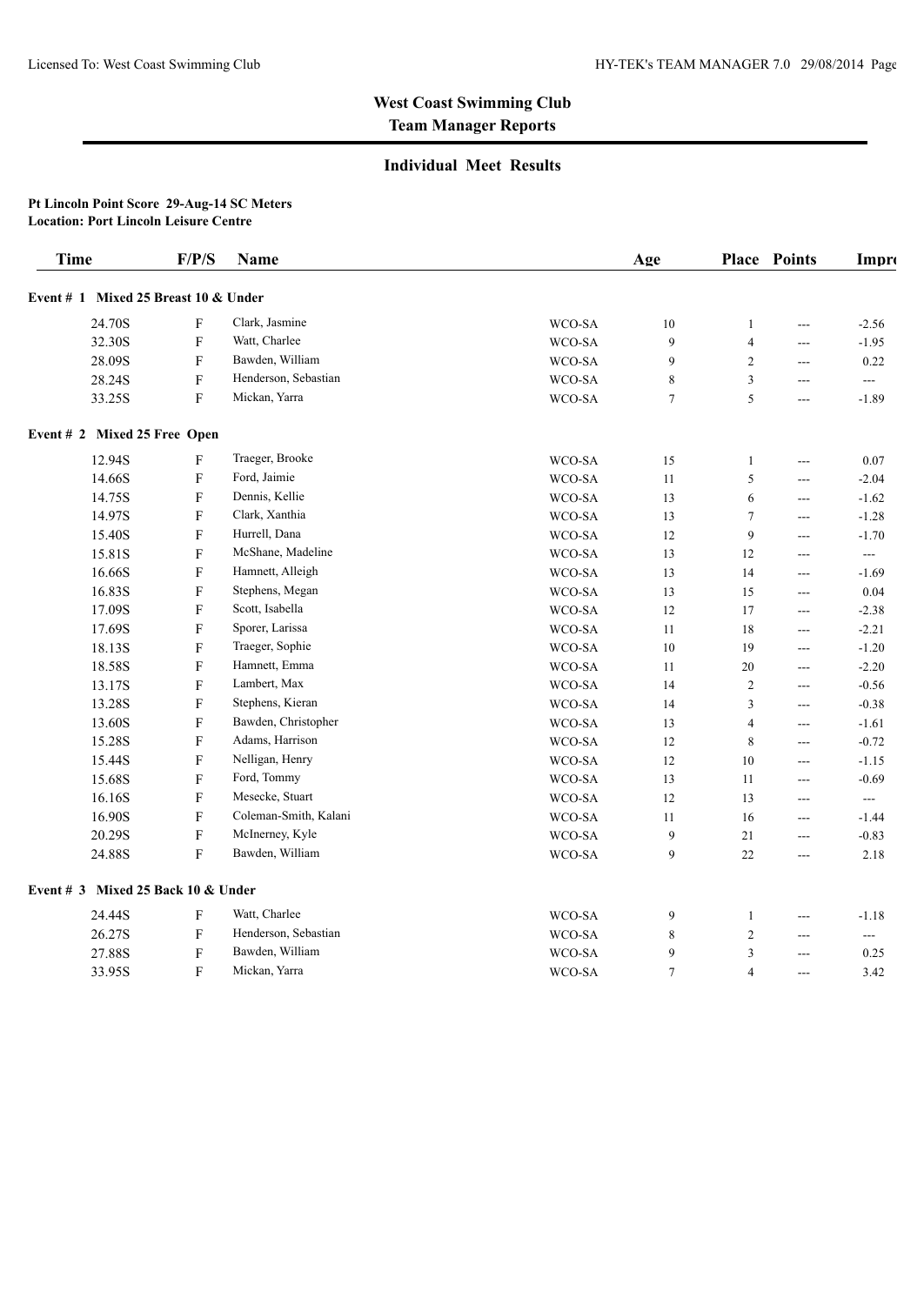### **Individual Meet Results**

| <b>Time</b>                   | F/P/S     | Name                  |                     | Age         |                         | <b>Place Points</b>      | Impro                    |
|-------------------------------|-----------|-----------------------|---------------------|-------------|-------------------------|--------------------------|--------------------------|
| Event # 4 Mixed 100 Free Open |           |                       |                     |             |                         |                          |                          |
| 1:04.47S                      | F         | Traeger, Brooke       | WCO-SA              | 15          | 1                       | $---$                    | $-0.20$                  |
| 1:15.06S                      | F         | Dennis, Kellie        | WCO-SA              | 13          | 6                       | $---$                    | 0.42                     |
| 1:17.30S                      | F         | Ford, Jaimie          | WCO-SA              | 11          | $\tau$                  | $---$                    | $-8.99$                  |
| 1:21.12S                      | F         | Hurrell, Dana         | WCO-SA              | 12          | 11                      | $---$                    | $-2.41$                  |
| 1:21.41S                      | F         | McShane, Madeline     | WCO-SA              | 13          | 12                      | ---                      | $-0.56$                  |
| 1:22.09S                      | F         | Clark, Xanthia        | WCO-SA              | 13          | 13                      | $---$                    | 0.49                     |
| 1:30.32S                      | F         | Hamnett, Alleigh      | WCO-SA              | 13          | 15                      | $---$                    | 3.63                     |
| 1:32.50S                      | F         | Traeger, Sophie       | WCO-SA              | 10          | 16                      | $---$                    | $-7.87$                  |
| 1:32.82S                      | F         | Stephens, Megan       | WCO-SA              | 13          | 17                      | $---$                    | 3.61                     |
| 1:33.58S                      | F         | Scott, Isabella       | WCO-SA              | 12          | 18                      | ---                      | 2.24                     |
| 1:35.93S                      | F         | Durdin, Tasmin        | WCO-SA              | 9           | 19                      | ---                      | $-2.17$                  |
| 1:35.96S                      | F         | Hamnett, Emma         | WCO-SA              | 11          | 20                      | $---$                    | $-0.94$                  |
| 1:36.69S                      | F         | Clark, Jasmine        | WCO-SA              | 10          | 21                      | ---                      | 1.66                     |
| 1:38.19S                      | F         | Sporer, Larissa       | WCO-SA              | 11          | 22                      | ---                      | 6.83                     |
| 1:42.22S                      | F         | Hurrell, Kylie        | WCO-SA              | 10          | 24                      | ---                      | $-17.67$                 |
| 1:46.56S                      | F         | Akehurst, Ellie       | WCO-SA              | 10          | 28                      | $---$                    | $\hspace{0.05cm} \ldots$ |
| 1:50.00S                      | F         | Mickan, Bridie        | WCO-SA              | 9           | 30                      | $---$                    | 8.59                     |
| 1:57.06S                      | F         | Baldwin, Molly        | WCO-SA              | $\,$ 8 $\,$ | 31                      | $---$                    | $\hspace{0.05cm} \ldots$ |
| 1:59.11S                      | F         | Mesecke, Jessica      | WCO-SA              | 10          | 32                      | $---$                    | $-13.57$                 |
| 1:06.88S                      | F         | Stephens, Kieran      | WCO-SA              | 14          | $\boldsymbol{2}$        | ---                      | $-5.31$                  |
| 1:07.15S                      | F         | Lambert, Max          | WCO-SA              | 14          | 3                       | ---                      | $-6.16$                  |
| 1:09.84S                      | F         | Bawden, Christopher   | WCO-SA              | 13          | $\overline{\mathbf{4}}$ | $---$                    | 2.35                     |
| 1:13.97S                      | F         | Adams, Harrison       | WCO-SA              | 12          | 5                       | $---$                    | 0.25                     |
| 1:17.91S                      | F         | Ford, Tommy           | WCO-SA              | 13          | 8                       | ---                      | $-0.84$                  |
| 1:18.53S                      | F         | Nelligan, Henry       | WCO-SA              | 12          | 9                       | ---                      | 0.63                     |
| 1:20.84S                      | F         | Coleman-Smith, Kalani | WCO-SA              | 11          | 10                      | ---                      | 0.26                     |
| 1:27.32S                      | F         | Mesecke, Stuart       | WCO-SA              | 12          | 14                      | $---$                    | $-1.93$                  |
| 1:40.65S                      | F         | Rogalski, Max         | WCO-SA              | $10\,$      | 23                      | ---                      | $-3.31$                  |
| 1:42.44S                      | F         | McInerney, Kyle       | WCO-SA              | 9           | 25                      | ---                      | $-5.96$                  |
| 1:43.15S                      | F         | Perin, Joseph         | WCO-SA              | 10          | 26                      | $---$                    | $-2.22$                  |
| 1:45.26S                      | F         | Isles, Arjay          | WCO-SA              | 8           | 27                      | $---$                    | $\hspace{0.05cm} \ldots$ |
| 1:47.33S                      | F         | Hammond, Bryce        | WCO-SA              | 7           | 29                      | ---                      | $-3.52$                  |
| Event # 5 Mixed 50 Back Open  |           |                       |                     |             |                         |                          |                          |
| 49.83S                        | ${\bf F}$ | Durdin, Tasmin        | WCO-SA              | 9           | $\overline{c}$          | $---$                    | $-1.30$                  |
| 54.83S                        | ${\bf F}$ | Mickan, Bridie        | WCO-SA              | 9           | 6                       | $---$                    | 2.30                     |
| 57.31S                        | ${\bf F}$ | Akehurst, Ellie       | WCO-SA              | $10\,$      | 8                       | $---$                    | $-1.59$                  |
| 59.38S                        | F         | Mesecke, Jessica      | WCO-SA              | $10\,$      | 9                       | $---$                    | 1.23                     |
| 59.56S                        | F         | Hurrell, Kylie        | WCO-SA              | $10\,$      | $10\,$                  | $---$                    | $-3.96$                  |
| 1:04.10S                      | ${\rm F}$ | Baldwin, Molly        | $\rm WCO\text{-}SA$ | 8           | 12                      | $---$                    | $-0.94$                  |
| 48.62S                        | ${\rm F}$ | Evans, Dylan          | $\rm WCO\text{-}SA$ | $10\,$      | $\mathbf{1}$            | $---$                    | $-4.36$                  |
| 51.38S                        | F         | Perin, Joseph         | WCO-SA              | $10\,$      | $\sqrt{3}$              | $---$                    | $-0.50$                  |
| 52.07S                        | ${\rm F}$ | Hammond, Bryce        | $\rm WCO\text{-}SA$ | 7           | $\overline{\mathbf{4}}$ | $---$                    | $-4.43$                  |
| 54.21S                        | ${\rm F}$ | Rogalski, Max         | WCO-SA              | $10\,$      | $\sqrt{5}$              | ---                      | $-1.15$                  |
| 55.64S                        | ${\bf F}$ | Isles, Arjay          | $\rm WCO\text{-}SA$ | 8           | $\boldsymbol{7}$        | ---                      | ---                      |
| 1:00.53S                      | F         | McInerney, Kyle       | WCO-SA              | 9           | $11\,$                  | $\hspace{0.05cm} \ldots$ | 3.03                     |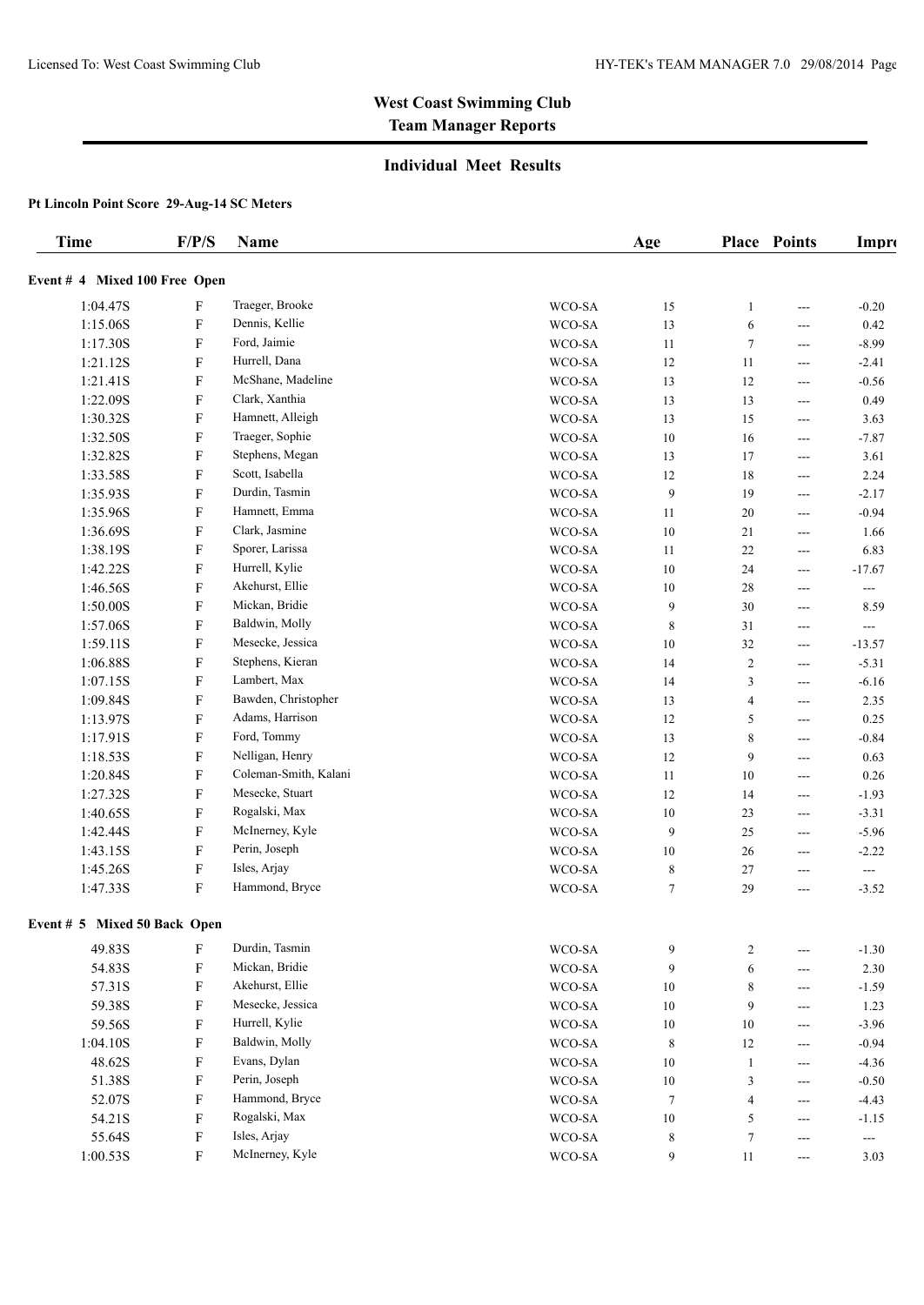## **Individual Meet Results**

| <b>Time</b>                    | F/P/S                     | Name                  |                     | Age     |                | <b>Place Points</b>        | Impro                    |
|--------------------------------|---------------------------|-----------------------|---------------------|---------|----------------|----------------------------|--------------------------|
| Event # 6 Mixed 50 Breast Open |                           |                       |                     |         |                |                            |                          |
| 52.02S                         | F                         | Hurrell, Kylie        | WCO-SA              | 10      | $\overline{c}$ | $---$                      | $-4.33$                  |
| 52.66S                         | F                         | Durdin, Tasmin        | WCO-SA              | 9       | 3              | ---                        | $-1.50$                  |
| 55.60S                         | F                         | Mickan, Bridie        | WCO-SA              | 9       | $\tau$         | $---$                      | 1.63                     |
| 1:08.72S                       | F                         | Akehurst, Ellie       | WCO-SA              | 10      | 10             | $---$                      | $-5.79$                  |
| 1:11.63S                       | F                         | Baldwin, Molly        | WCO-SA              | 8       | 11             |                            | $-1.71$                  |
| 26.12S                         | F                         | Isles, Arjay          | WCO-SA              | 8       | 1              | ---<br>$---$               | $\hspace{0.05cm} \ldots$ |
| 53.37S                         | F                         | McInerney, Kyle       | WCO-SA              | 9       | 4              | $---$                      | $-2.71$                  |
| 54.83S                         | F                         | Rogalski, Max         | WCO-SA              | 10      | 5              |                            | $-1.20$                  |
| 55.53S                         | F                         | Evans, Dylan          | WCO-SA              | 10      | 6              | $---$                      | 1.25                     |
| 1:00.53S                       | F                         | Perin, Joseph         | WCO-SA              |         | 8              | $---$                      | $-0.42$                  |
| 1:07.00S                       | $\boldsymbol{\mathrm{F}}$ | Hammond, Bryce        | WCO-SA              | 10<br>7 | 9              | ---<br>---                 | $-5.19$                  |
| Event # 7 Mixed 25 Fly Open    |                           |                       |                     |         |                |                            |                          |
| 21.66S                         | F                         | Durdin, Tasmin        | WCO-SA              | 9       | 1              | $---$                      | $-4.29$                  |
| 24.99S                         | F                         | Mickan, Bridie        | WCO-SA              | 9       | 5              | ---                        | $-5.39$                  |
| 27.12S                         | F                         | Baldwin, Molly        | WCO-SA              | 8       | 8              | ---                        | 1.84                     |
| 27.57S                         | F                         | Akehurst, Ellie       | WCO-SA              | 10      | 9              | $---$                      | 3.32                     |
| 29.21S                         | F                         | Watt, Charlee         | WCO-SA              | 9       | 11             | $---$                      | 0.89                     |
| 22.59S                         | F                         | Perin, Joseph         | WCO-SA              | 10      | $\overline{c}$ | $---$                      | $-5.87$                  |
| 24.56S                         | F                         | Rogalski, Max         | WCO-SA              | 10      | 3              | $---$                      | 1.07                     |
| 24.98S                         | ${\bf F}$                 | McInerney, Kyle       | WCO-SA              | 9       | 4              | $---$                      | 0.67                     |
| 26.12S                         | F                         | Hammond, Bryce        | WCO-SA              | 7       | 6              | $---$                      | ---                      |
| 26.41S                         | F                         | Henderson, Sebastian  | WCO-SA              | 8       | 7              | $---$                      | $\hspace{0.05cm} \ldots$ |
| 27.63S                         | ${\bf F}$                 | Isles, Arjay          | WCO-SA              | 8       | 10             | ---                        | $-6.12$                  |
| 38.00S                         | F                         | Mickan, Yarra         | WCO-SA              | 7       | 12             | ---                        | $-4.80$                  |
| Event # 8 Mixed 50 Fly Open    |                           |                       |                     |         |                |                            |                          |
| 30.93S                         | F                         | Traeger, Brooke       | WCO-SA              | 15      | 1              | ---                        | $-1.11$                  |
| 38.29S                         | F                         | Ford, Jaimie          | WCO-SA              | 11      | 5              | ---                        | $-2.58$                  |
| 39.87S                         | F                         | Dennis, Kellie        | WCO-SA              | 13      | 6              | $---$                      | $-0.23$                  |
| 40.57S                         | F                         | McShane, Madeline     | WCO-SA              | 13      | 7              | ---                        | 1.24                     |
| 43.04S                         | F                         | Clark, Xanthia        | WCO-SA              | 13      | 9              | ---                        | $-1.93$                  |
| 47.84S                         | F                         | Hurrell, Dana         | WCO-SA              | 12      | 12             | $---$                      | $-4.44$                  |
| 48.67S                         | F                         | Hamnett, Alleigh      | WCO-SA              | 13      | 14             | $---$                      | $-2.87$                  |
| 51.15S                         | ${\bf F}$                 | Stephens, Megan       | $\rm WCO\text{-}SA$ | 13      | 15             | $---$                      | $-4.45$                  |
| 51.46S                         | F                         | Sporer, Larissa       | $\rm WCO\text{-}SA$ | $11\,$  | $16\,$         | ---                        | $-0.60$                  |
| 53.36S                         | F                         | Traeger, Sophie       | $\rm WCO\text{-}SA$ | $10\,$  | 17             | $\qquad \qquad - -$        | $-2.27$                  |
| 57.25S                         | F                         | Clark, Jasmine        | $\rm WCO\text{-}SA$ | $10\,$  | $18\,$         | $---$                      | 2.53                     |
| 57.25S                         | F                         | Scott, Isabella       | WCO-SA              | $12\,$  | $18\,$         | ---                        | 11.32                    |
| 1:06.06S                       | F                         | Hamnett, Emma         | WCO-SA              | 11      | 20             |                            | 5.52                     |
| 33.66S                         | F                         | Stephens, Kieran      | WCO-SA              | 14      | $\overline{c}$ | ---<br>$\qquad \qquad - -$ | $-2.53$                  |
| 34.19S                         | ${\bf F}$                 | Lambert, Max          | WCO-SA              | 14      | 3              | $---$                      | $-2.52$                  |
| 36.00S                         | ${\bf F}$                 | Bawden, Christopher   | WCO-SA              | 13      | 4              |                            | $-2.15$                  |
| 41.21S                         | F                         | Ford, Tommy           | WCO-SA              | 13      | 8              | ---                        | 1.86                     |
| 46.93S                         | ${\bf F}$                 | Mesecke, Stuart       | $\rm WCO\text{-}SA$ | $12\,$  | $10\,$         | ---                        | 1.06                     |
| 47.12S                         | ${\bf F}$                 | Nelligan, Henry       | $\rm WCO\text{-}SA$ | $12\,$  | $11\,$         | $\qquad \qquad - -$        | 5.60                     |
| 48.15S                         | F                         | Coleman-Smith, Kalani | $\rm WCO\text{-}SA$ |         | 13             | ---                        | 3.65                     |
|                                |                           |                       |                     | 11      |                | $---$                      |                          |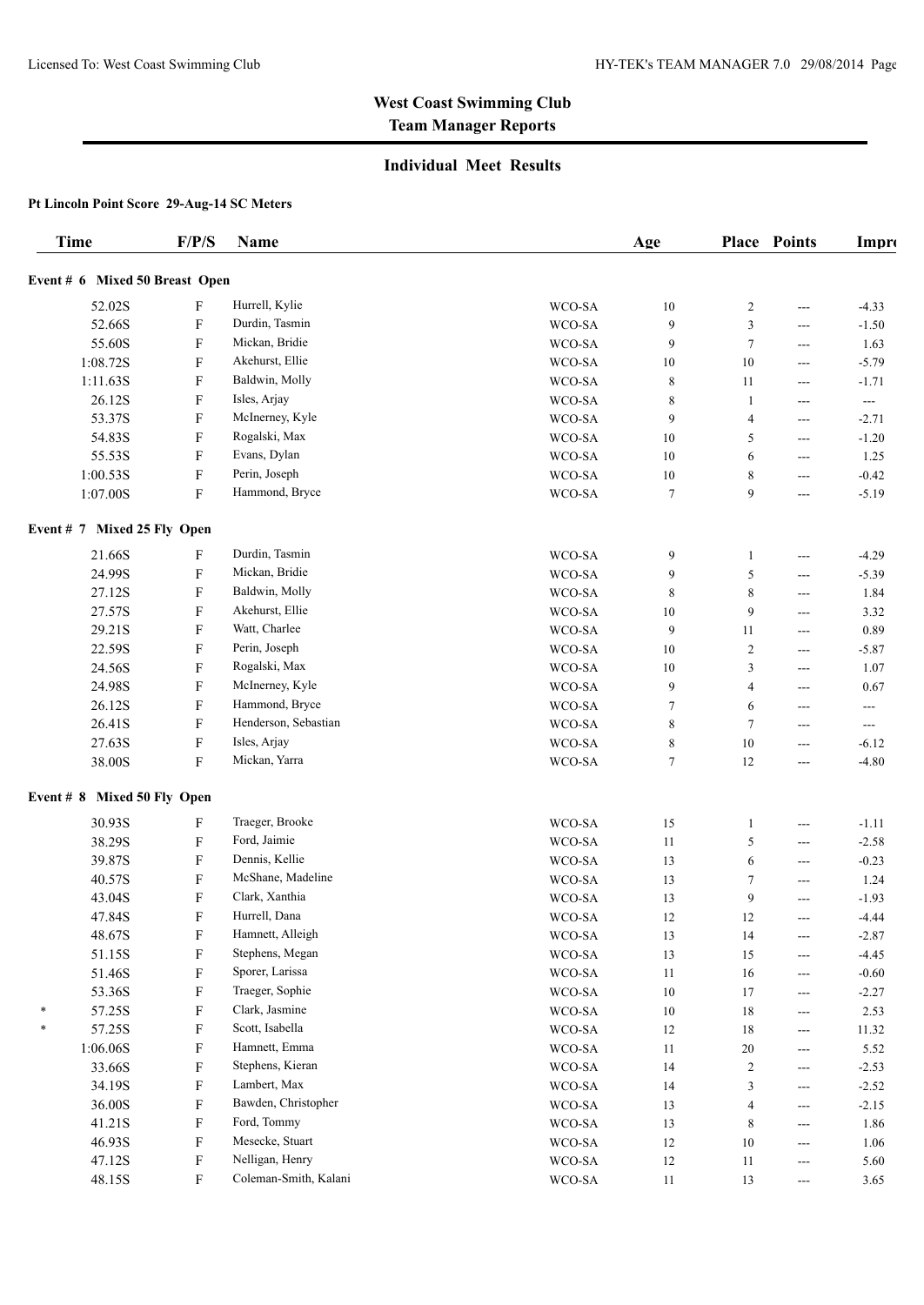### **Individual Meet Results**

| Event #10 Mixed 50 Free Open<br>Durdin, Tasmin<br>42.50S<br>F<br>WCO-SA<br>9<br>$-0.40$<br>1<br>$---$<br>Hurrell, Kylie<br>45.88S<br>F<br>WCO-SA<br>10<br>4<br>$-3.66$<br>---<br>Mickan, Bridie<br>46.59S<br>F<br>5<br>WCO-SA<br>9<br>0.56<br>$---$<br>Watt, Charlee<br>47.49S<br>F<br>WCO-SA<br>9<br>$\tau$<br>$-2.19$<br>$---$<br>Akehurst, Ellie<br>52.20S<br>F<br>WCO-SA<br>12<br>0.67<br>10<br>$---$<br>Baldwin, Molly<br>F<br>53.13S<br>WCO-SA<br>8<br>13<br>$-4.98$<br>$---$<br>F<br>Mesecke, Jessica<br>54.56S<br>WCO-SA<br>10<br>14<br>$-0.20$<br>$---$<br>Rogalski, Max<br>43.00S<br>F<br>WCO-SA<br>10<br>$\overline{c}$<br>$-2.81$<br>$---$<br>Evans, Dylan<br>F<br>44.32S<br>WCO-SA<br>10<br>3<br>$-2.02$<br>$---$<br>Perin, Joseph<br>F<br>47.03S<br>WCO-SA<br>0.79<br>10<br>6<br>$---$<br>McInerney, Kyle<br>F<br>47.53S<br>WCO-SA<br>8<br>9<br>$-0.87$<br>---<br>Hammond, Bryce<br>F<br>48.23S<br>WCO-SA<br>9<br>7<br>$-0.17$<br>---<br>Henderson, Sebastian<br>49.13S<br>F<br>WCO-SA<br>8<br>10<br>$\hspace{0.05cm} \ldots$<br>$---$<br>50.51S<br>F<br>Isles, Arjay<br>WCO-SA<br>8<br>11<br>$---$<br>$---$<br>Bawden, William<br>58.06S<br>F<br>WCO-SA<br>9<br>15<br>0.17<br>$---$<br>$\boldsymbol{\mathrm{F}}$<br>Mickan, Yarra<br>1:03.12S<br>$\tau$<br>16<br>WCO-SA<br>$-2.67$<br>---<br>Event #11 Mixed 100 Back Open<br>Traeger, Brooke<br>1:19.37S<br>F<br>WCO-SA<br>15<br>1.60<br>1<br>$---$<br>Ford, Jaimie<br>1:29.03S<br>F<br>WCO-SA<br>$-8.24$<br>11<br>3<br>$---$<br>1:46.22S<br>F<br>Stephens, Megan<br>WCO-SA<br>$-28.28$<br>13<br>4<br>$---$<br>Traeger, Sophie<br>1:50.63S<br>F<br>WCO-SA<br>10<br>5<br>$-10.87$<br>$---$<br>$\boldsymbol{\mathrm{F}}$<br>Hamnett, Emma<br>1:52.00S<br>WCO-SA<br>11<br>6<br>$\overline{a}$<br>$---$<br>Lambert, Max<br>F<br>1:20.82S<br>WCO-SA<br>14<br>$\overline{2}$<br>$-2.51$<br>---<br>Event #12 Mixed 100 Fly Open<br>McShane, Madeline<br>1:36.93S<br>F<br>WCO-SA<br>13<br>2<br>$-6.57$<br>$---$<br>Scott, Isabella<br>1:49.72S<br>F<br>WCO-SA<br>12<br>4<br>$-9.10$<br>---<br>Stephens, Kieran<br>1:28.79S<br>F<br>WCO-SA<br>14<br>1<br>$\hspace{0.05cm} \ldots$<br>---<br>$\boldsymbol{\mathrm{F}}$<br>Nelligan, Henry<br>1:37.38S<br>WCO-SA<br>12<br>3<br>$-40.46$<br>$---$<br>Event #13 Mixed 100 Breast Open<br>Hurrell, Dana<br>F<br>WCO-SA<br>1:35.01S<br>12<br>2<br>$-17.43$<br>$---$<br>Clark, Xanthia<br>1:44.59S<br>F<br>$\rm WCO\text{-}SA$<br>$13\,$<br>4<br>$-0.68$<br>---<br>Hamnett, Alleigh<br>${\bf F}$<br>1:46.19S<br>$\rm WCO\text{-}SA$<br>13<br>$\tau$<br>2.53<br>---<br>Dennis, Kellie<br>${\bf F}$<br>1:47.59S<br>$\rm WCO\text{-}SA$<br>13<br>8<br>$\hspace{0.05cm} \ldots$<br>$---$<br>Sporer, Larissa<br>2:06.93S<br>F<br>$\rm WCO\text{-}SA$<br>9<br>11<br>$\sim$ $\sim$<br>---<br>Clark, Jasmine<br>${\bf F}$<br>2:08.78S<br>WCO-SA<br>$10\,$<br>$10\,$<br>$-4.23$<br>$\qquad \qquad \text{---}$<br>Bawden, Christopher<br>1:30.50S<br>F<br>$\rm WCO\text{-}SA$<br>$-9.50$<br>13<br>$\mathbf{1}$<br>---<br>Coleman-Smith, Kalani<br>${\bf F}$<br>1:41.03S<br>$\rm WCO\text{-}SA$<br>3<br>$-6.26$<br>11<br>---<br>Mesecke, Stuart<br>$\mathbf F$<br>1:44.69S<br>$\rm WCO\text{-}SA$<br>$12\,$<br>5<br>$-7.81$<br>---<br>${\bf F}$<br>Ford, Tommy<br>1:45.22S<br>$\rm WCO\text{-}SA$<br>13<br>6<br>$-2.20$<br>$---$ | Time | F/P/S | Name | Age | <b>Place Points</b> | Impro |
|-----------------------------------------------------------------------------------------------------------------------------------------------------------------------------------------------------------------------------------------------------------------------------------------------------------------------------------------------------------------------------------------------------------------------------------------------------------------------------------------------------------------------------------------------------------------------------------------------------------------------------------------------------------------------------------------------------------------------------------------------------------------------------------------------------------------------------------------------------------------------------------------------------------------------------------------------------------------------------------------------------------------------------------------------------------------------------------------------------------------------------------------------------------------------------------------------------------------------------------------------------------------------------------------------------------------------------------------------------------------------------------------------------------------------------------------------------------------------------------------------------------------------------------------------------------------------------------------------------------------------------------------------------------------------------------------------------------------------------------------------------------------------------------------------------------------------------------------------------------------------------------------------------------------------------------------------------------------------------------------------------------------------------------------------------------------------------------------------------------------------------------------------------------------------------------------------------------------------------------------------------------------------------------------------------------------------------------------------------------------------------------------------------------------------------------------------------------------------------------------------------------------------------------------------------------------------------------------------------------------------------------------------------------------------------------------------------------------------------------------------------------------------------------------------------------------------------------------------------------------------------------------------------------------------------------------------------------------------------------------------------------------------------------------------------------------------------------------------------------------------------------------------------------------------------------------------------------------------------------------------------------------------------------------------------------------------|------|-------|------|-----|---------------------|-------|
|                                                                                                                                                                                                                                                                                                                                                                                                                                                                                                                                                                                                                                                                                                                                                                                                                                                                                                                                                                                                                                                                                                                                                                                                                                                                                                                                                                                                                                                                                                                                                                                                                                                                                                                                                                                                                                                                                                                                                                                                                                                                                                                                                                                                                                                                                                                                                                                                                                                                                                                                                                                                                                                                                                                                                                                                                                                                                                                                                                                                                                                                                                                                                                                                                                                                                                                       |      |       |      |     |                     |       |
|                                                                                                                                                                                                                                                                                                                                                                                                                                                                                                                                                                                                                                                                                                                                                                                                                                                                                                                                                                                                                                                                                                                                                                                                                                                                                                                                                                                                                                                                                                                                                                                                                                                                                                                                                                                                                                                                                                                                                                                                                                                                                                                                                                                                                                                                                                                                                                                                                                                                                                                                                                                                                                                                                                                                                                                                                                                                                                                                                                                                                                                                                                                                                                                                                                                                                                                       |      |       |      |     |                     |       |
|                                                                                                                                                                                                                                                                                                                                                                                                                                                                                                                                                                                                                                                                                                                                                                                                                                                                                                                                                                                                                                                                                                                                                                                                                                                                                                                                                                                                                                                                                                                                                                                                                                                                                                                                                                                                                                                                                                                                                                                                                                                                                                                                                                                                                                                                                                                                                                                                                                                                                                                                                                                                                                                                                                                                                                                                                                                                                                                                                                                                                                                                                                                                                                                                                                                                                                                       |      |       |      |     |                     |       |
|                                                                                                                                                                                                                                                                                                                                                                                                                                                                                                                                                                                                                                                                                                                                                                                                                                                                                                                                                                                                                                                                                                                                                                                                                                                                                                                                                                                                                                                                                                                                                                                                                                                                                                                                                                                                                                                                                                                                                                                                                                                                                                                                                                                                                                                                                                                                                                                                                                                                                                                                                                                                                                                                                                                                                                                                                                                                                                                                                                                                                                                                                                                                                                                                                                                                                                                       |      |       |      |     |                     |       |
|                                                                                                                                                                                                                                                                                                                                                                                                                                                                                                                                                                                                                                                                                                                                                                                                                                                                                                                                                                                                                                                                                                                                                                                                                                                                                                                                                                                                                                                                                                                                                                                                                                                                                                                                                                                                                                                                                                                                                                                                                                                                                                                                                                                                                                                                                                                                                                                                                                                                                                                                                                                                                                                                                                                                                                                                                                                                                                                                                                                                                                                                                                                                                                                                                                                                                                                       |      |       |      |     |                     |       |
|                                                                                                                                                                                                                                                                                                                                                                                                                                                                                                                                                                                                                                                                                                                                                                                                                                                                                                                                                                                                                                                                                                                                                                                                                                                                                                                                                                                                                                                                                                                                                                                                                                                                                                                                                                                                                                                                                                                                                                                                                                                                                                                                                                                                                                                                                                                                                                                                                                                                                                                                                                                                                                                                                                                                                                                                                                                                                                                                                                                                                                                                                                                                                                                                                                                                                                                       |      |       |      |     |                     |       |
|                                                                                                                                                                                                                                                                                                                                                                                                                                                                                                                                                                                                                                                                                                                                                                                                                                                                                                                                                                                                                                                                                                                                                                                                                                                                                                                                                                                                                                                                                                                                                                                                                                                                                                                                                                                                                                                                                                                                                                                                                                                                                                                                                                                                                                                                                                                                                                                                                                                                                                                                                                                                                                                                                                                                                                                                                                                                                                                                                                                                                                                                                                                                                                                                                                                                                                                       |      |       |      |     |                     |       |
|                                                                                                                                                                                                                                                                                                                                                                                                                                                                                                                                                                                                                                                                                                                                                                                                                                                                                                                                                                                                                                                                                                                                                                                                                                                                                                                                                                                                                                                                                                                                                                                                                                                                                                                                                                                                                                                                                                                                                                                                                                                                                                                                                                                                                                                                                                                                                                                                                                                                                                                                                                                                                                                                                                                                                                                                                                                                                                                                                                                                                                                                                                                                                                                                                                                                                                                       |      |       |      |     |                     |       |
|                                                                                                                                                                                                                                                                                                                                                                                                                                                                                                                                                                                                                                                                                                                                                                                                                                                                                                                                                                                                                                                                                                                                                                                                                                                                                                                                                                                                                                                                                                                                                                                                                                                                                                                                                                                                                                                                                                                                                                                                                                                                                                                                                                                                                                                                                                                                                                                                                                                                                                                                                                                                                                                                                                                                                                                                                                                                                                                                                                                                                                                                                                                                                                                                                                                                                                                       |      |       |      |     |                     |       |
|                                                                                                                                                                                                                                                                                                                                                                                                                                                                                                                                                                                                                                                                                                                                                                                                                                                                                                                                                                                                                                                                                                                                                                                                                                                                                                                                                                                                                                                                                                                                                                                                                                                                                                                                                                                                                                                                                                                                                                                                                                                                                                                                                                                                                                                                                                                                                                                                                                                                                                                                                                                                                                                                                                                                                                                                                                                                                                                                                                                                                                                                                                                                                                                                                                                                                                                       |      |       |      |     |                     |       |
|                                                                                                                                                                                                                                                                                                                                                                                                                                                                                                                                                                                                                                                                                                                                                                                                                                                                                                                                                                                                                                                                                                                                                                                                                                                                                                                                                                                                                                                                                                                                                                                                                                                                                                                                                                                                                                                                                                                                                                                                                                                                                                                                                                                                                                                                                                                                                                                                                                                                                                                                                                                                                                                                                                                                                                                                                                                                                                                                                                                                                                                                                                                                                                                                                                                                                                                       |      |       |      |     |                     |       |
|                                                                                                                                                                                                                                                                                                                                                                                                                                                                                                                                                                                                                                                                                                                                                                                                                                                                                                                                                                                                                                                                                                                                                                                                                                                                                                                                                                                                                                                                                                                                                                                                                                                                                                                                                                                                                                                                                                                                                                                                                                                                                                                                                                                                                                                                                                                                                                                                                                                                                                                                                                                                                                                                                                                                                                                                                                                                                                                                                                                                                                                                                                                                                                                                                                                                                                                       |      |       |      |     |                     |       |
|                                                                                                                                                                                                                                                                                                                                                                                                                                                                                                                                                                                                                                                                                                                                                                                                                                                                                                                                                                                                                                                                                                                                                                                                                                                                                                                                                                                                                                                                                                                                                                                                                                                                                                                                                                                                                                                                                                                                                                                                                                                                                                                                                                                                                                                                                                                                                                                                                                                                                                                                                                                                                                                                                                                                                                                                                                                                                                                                                                                                                                                                                                                                                                                                                                                                                                                       |      |       |      |     |                     |       |
|                                                                                                                                                                                                                                                                                                                                                                                                                                                                                                                                                                                                                                                                                                                                                                                                                                                                                                                                                                                                                                                                                                                                                                                                                                                                                                                                                                                                                                                                                                                                                                                                                                                                                                                                                                                                                                                                                                                                                                                                                                                                                                                                                                                                                                                                                                                                                                                                                                                                                                                                                                                                                                                                                                                                                                                                                                                                                                                                                                                                                                                                                                                                                                                                                                                                                                                       |      |       |      |     |                     |       |
|                                                                                                                                                                                                                                                                                                                                                                                                                                                                                                                                                                                                                                                                                                                                                                                                                                                                                                                                                                                                                                                                                                                                                                                                                                                                                                                                                                                                                                                                                                                                                                                                                                                                                                                                                                                                                                                                                                                                                                                                                                                                                                                                                                                                                                                                                                                                                                                                                                                                                                                                                                                                                                                                                                                                                                                                                                                                                                                                                                                                                                                                                                                                                                                                                                                                                                                       |      |       |      |     |                     |       |
|                                                                                                                                                                                                                                                                                                                                                                                                                                                                                                                                                                                                                                                                                                                                                                                                                                                                                                                                                                                                                                                                                                                                                                                                                                                                                                                                                                                                                                                                                                                                                                                                                                                                                                                                                                                                                                                                                                                                                                                                                                                                                                                                                                                                                                                                                                                                                                                                                                                                                                                                                                                                                                                                                                                                                                                                                                                                                                                                                                                                                                                                                                                                                                                                                                                                                                                       |      |       |      |     |                     |       |
|                                                                                                                                                                                                                                                                                                                                                                                                                                                                                                                                                                                                                                                                                                                                                                                                                                                                                                                                                                                                                                                                                                                                                                                                                                                                                                                                                                                                                                                                                                                                                                                                                                                                                                                                                                                                                                                                                                                                                                                                                                                                                                                                                                                                                                                                                                                                                                                                                                                                                                                                                                                                                                                                                                                                                                                                                                                                                                                                                                                                                                                                                                                                                                                                                                                                                                                       |      |       |      |     |                     |       |
|                                                                                                                                                                                                                                                                                                                                                                                                                                                                                                                                                                                                                                                                                                                                                                                                                                                                                                                                                                                                                                                                                                                                                                                                                                                                                                                                                                                                                                                                                                                                                                                                                                                                                                                                                                                                                                                                                                                                                                                                                                                                                                                                                                                                                                                                                                                                                                                                                                                                                                                                                                                                                                                                                                                                                                                                                                                                                                                                                                                                                                                                                                                                                                                                                                                                                                                       |      |       |      |     |                     |       |
|                                                                                                                                                                                                                                                                                                                                                                                                                                                                                                                                                                                                                                                                                                                                                                                                                                                                                                                                                                                                                                                                                                                                                                                                                                                                                                                                                                                                                                                                                                                                                                                                                                                                                                                                                                                                                                                                                                                                                                                                                                                                                                                                                                                                                                                                                                                                                                                                                                                                                                                                                                                                                                                                                                                                                                                                                                                                                                                                                                                                                                                                                                                                                                                                                                                                                                                       |      |       |      |     |                     |       |
|                                                                                                                                                                                                                                                                                                                                                                                                                                                                                                                                                                                                                                                                                                                                                                                                                                                                                                                                                                                                                                                                                                                                                                                                                                                                                                                                                                                                                                                                                                                                                                                                                                                                                                                                                                                                                                                                                                                                                                                                                                                                                                                                                                                                                                                                                                                                                                                                                                                                                                                                                                                                                                                                                                                                                                                                                                                                                                                                                                                                                                                                                                                                                                                                                                                                                                                       |      |       |      |     |                     |       |
|                                                                                                                                                                                                                                                                                                                                                                                                                                                                                                                                                                                                                                                                                                                                                                                                                                                                                                                                                                                                                                                                                                                                                                                                                                                                                                                                                                                                                                                                                                                                                                                                                                                                                                                                                                                                                                                                                                                                                                                                                                                                                                                                                                                                                                                                                                                                                                                                                                                                                                                                                                                                                                                                                                                                                                                                                                                                                                                                                                                                                                                                                                                                                                                                                                                                                                                       |      |       |      |     |                     |       |
|                                                                                                                                                                                                                                                                                                                                                                                                                                                                                                                                                                                                                                                                                                                                                                                                                                                                                                                                                                                                                                                                                                                                                                                                                                                                                                                                                                                                                                                                                                                                                                                                                                                                                                                                                                                                                                                                                                                                                                                                                                                                                                                                                                                                                                                                                                                                                                                                                                                                                                                                                                                                                                                                                                                                                                                                                                                                                                                                                                                                                                                                                                                                                                                                                                                                                                                       |      |       |      |     |                     |       |
|                                                                                                                                                                                                                                                                                                                                                                                                                                                                                                                                                                                                                                                                                                                                                                                                                                                                                                                                                                                                                                                                                                                                                                                                                                                                                                                                                                                                                                                                                                                                                                                                                                                                                                                                                                                                                                                                                                                                                                                                                                                                                                                                                                                                                                                                                                                                                                                                                                                                                                                                                                                                                                                                                                                                                                                                                                                                                                                                                                                                                                                                                                                                                                                                                                                                                                                       |      |       |      |     |                     |       |
|                                                                                                                                                                                                                                                                                                                                                                                                                                                                                                                                                                                                                                                                                                                                                                                                                                                                                                                                                                                                                                                                                                                                                                                                                                                                                                                                                                                                                                                                                                                                                                                                                                                                                                                                                                                                                                                                                                                                                                                                                                                                                                                                                                                                                                                                                                                                                                                                                                                                                                                                                                                                                                                                                                                                                                                                                                                                                                                                                                                                                                                                                                                                                                                                                                                                                                                       |      |       |      |     |                     |       |
|                                                                                                                                                                                                                                                                                                                                                                                                                                                                                                                                                                                                                                                                                                                                                                                                                                                                                                                                                                                                                                                                                                                                                                                                                                                                                                                                                                                                                                                                                                                                                                                                                                                                                                                                                                                                                                                                                                                                                                                                                                                                                                                                                                                                                                                                                                                                                                                                                                                                                                                                                                                                                                                                                                                                                                                                                                                                                                                                                                                                                                                                                                                                                                                                                                                                                                                       |      |       |      |     |                     |       |
|                                                                                                                                                                                                                                                                                                                                                                                                                                                                                                                                                                                                                                                                                                                                                                                                                                                                                                                                                                                                                                                                                                                                                                                                                                                                                                                                                                                                                                                                                                                                                                                                                                                                                                                                                                                                                                                                                                                                                                                                                                                                                                                                                                                                                                                                                                                                                                                                                                                                                                                                                                                                                                                                                                                                                                                                                                                                                                                                                                                                                                                                                                                                                                                                                                                                                                                       |      |       |      |     |                     |       |
|                                                                                                                                                                                                                                                                                                                                                                                                                                                                                                                                                                                                                                                                                                                                                                                                                                                                                                                                                                                                                                                                                                                                                                                                                                                                                                                                                                                                                                                                                                                                                                                                                                                                                                                                                                                                                                                                                                                                                                                                                                                                                                                                                                                                                                                                                                                                                                                                                                                                                                                                                                                                                                                                                                                                                                                                                                                                                                                                                                                                                                                                                                                                                                                                                                                                                                                       |      |       |      |     |                     |       |
|                                                                                                                                                                                                                                                                                                                                                                                                                                                                                                                                                                                                                                                                                                                                                                                                                                                                                                                                                                                                                                                                                                                                                                                                                                                                                                                                                                                                                                                                                                                                                                                                                                                                                                                                                                                                                                                                                                                                                                                                                                                                                                                                                                                                                                                                                                                                                                                                                                                                                                                                                                                                                                                                                                                                                                                                                                                                                                                                                                                                                                                                                                                                                                                                                                                                                                                       |      |       |      |     |                     |       |
|                                                                                                                                                                                                                                                                                                                                                                                                                                                                                                                                                                                                                                                                                                                                                                                                                                                                                                                                                                                                                                                                                                                                                                                                                                                                                                                                                                                                                                                                                                                                                                                                                                                                                                                                                                                                                                                                                                                                                                                                                                                                                                                                                                                                                                                                                                                                                                                                                                                                                                                                                                                                                                                                                                                                                                                                                                                                                                                                                                                                                                                                                                                                                                                                                                                                                                                       |      |       |      |     |                     |       |
|                                                                                                                                                                                                                                                                                                                                                                                                                                                                                                                                                                                                                                                                                                                                                                                                                                                                                                                                                                                                                                                                                                                                                                                                                                                                                                                                                                                                                                                                                                                                                                                                                                                                                                                                                                                                                                                                                                                                                                                                                                                                                                                                                                                                                                                                                                                                                                                                                                                                                                                                                                                                                                                                                                                                                                                                                                                                                                                                                                                                                                                                                                                                                                                                                                                                                                                       |      |       |      |     |                     |       |
|                                                                                                                                                                                                                                                                                                                                                                                                                                                                                                                                                                                                                                                                                                                                                                                                                                                                                                                                                                                                                                                                                                                                                                                                                                                                                                                                                                                                                                                                                                                                                                                                                                                                                                                                                                                                                                                                                                                                                                                                                                                                                                                                                                                                                                                                                                                                                                                                                                                                                                                                                                                                                                                                                                                                                                                                                                                                                                                                                                                                                                                                                                                                                                                                                                                                                                                       |      |       |      |     |                     |       |
|                                                                                                                                                                                                                                                                                                                                                                                                                                                                                                                                                                                                                                                                                                                                                                                                                                                                                                                                                                                                                                                                                                                                                                                                                                                                                                                                                                                                                                                                                                                                                                                                                                                                                                                                                                                                                                                                                                                                                                                                                                                                                                                                                                                                                                                                                                                                                                                                                                                                                                                                                                                                                                                                                                                                                                                                                                                                                                                                                                                                                                                                                                                                                                                                                                                                                                                       |      |       |      |     |                     |       |
|                                                                                                                                                                                                                                                                                                                                                                                                                                                                                                                                                                                                                                                                                                                                                                                                                                                                                                                                                                                                                                                                                                                                                                                                                                                                                                                                                                                                                                                                                                                                                                                                                                                                                                                                                                                                                                                                                                                                                                                                                                                                                                                                                                                                                                                                                                                                                                                                                                                                                                                                                                                                                                                                                                                                                                                                                                                                                                                                                                                                                                                                                                                                                                                                                                                                                                                       |      |       |      |     |                     |       |
|                                                                                                                                                                                                                                                                                                                                                                                                                                                                                                                                                                                                                                                                                                                                                                                                                                                                                                                                                                                                                                                                                                                                                                                                                                                                                                                                                                                                                                                                                                                                                                                                                                                                                                                                                                                                                                                                                                                                                                                                                                                                                                                                                                                                                                                                                                                                                                                                                                                                                                                                                                                                                                                                                                                                                                                                                                                                                                                                                                                                                                                                                                                                                                                                                                                                                                                       |      |       |      |     |                     |       |
|                                                                                                                                                                                                                                                                                                                                                                                                                                                                                                                                                                                                                                                                                                                                                                                                                                                                                                                                                                                                                                                                                                                                                                                                                                                                                                                                                                                                                                                                                                                                                                                                                                                                                                                                                                                                                                                                                                                                                                                                                                                                                                                                                                                                                                                                                                                                                                                                                                                                                                                                                                                                                                                                                                                                                                                                                                                                                                                                                                                                                                                                                                                                                                                                                                                                                                                       |      |       |      |     |                     |       |
|                                                                                                                                                                                                                                                                                                                                                                                                                                                                                                                                                                                                                                                                                                                                                                                                                                                                                                                                                                                                                                                                                                                                                                                                                                                                                                                                                                                                                                                                                                                                                                                                                                                                                                                                                                                                                                                                                                                                                                                                                                                                                                                                                                                                                                                                                                                                                                                                                                                                                                                                                                                                                                                                                                                                                                                                                                                                                                                                                                                                                                                                                                                                                                                                                                                                                                                       |      |       |      |     |                     |       |
|                                                                                                                                                                                                                                                                                                                                                                                                                                                                                                                                                                                                                                                                                                                                                                                                                                                                                                                                                                                                                                                                                                                                                                                                                                                                                                                                                                                                                                                                                                                                                                                                                                                                                                                                                                                                                                                                                                                                                                                                                                                                                                                                                                                                                                                                                                                                                                                                                                                                                                                                                                                                                                                                                                                                                                                                                                                                                                                                                                                                                                                                                                                                                                                                                                                                                                                       |      |       |      |     |                     |       |
|                                                                                                                                                                                                                                                                                                                                                                                                                                                                                                                                                                                                                                                                                                                                                                                                                                                                                                                                                                                                                                                                                                                                                                                                                                                                                                                                                                                                                                                                                                                                                                                                                                                                                                                                                                                                                                                                                                                                                                                                                                                                                                                                                                                                                                                                                                                                                                                                                                                                                                                                                                                                                                                                                                                                                                                                                                                                                                                                                                                                                                                                                                                                                                                                                                                                                                                       |      |       |      |     |                     |       |
|                                                                                                                                                                                                                                                                                                                                                                                                                                                                                                                                                                                                                                                                                                                                                                                                                                                                                                                                                                                                                                                                                                                                                                                                                                                                                                                                                                                                                                                                                                                                                                                                                                                                                                                                                                                                                                                                                                                                                                                                                                                                                                                                                                                                                                                                                                                                                                                                                                                                                                                                                                                                                                                                                                                                                                                                                                                                                                                                                                                                                                                                                                                                                                                                                                                                                                                       |      |       |      |     |                     |       |
|                                                                                                                                                                                                                                                                                                                                                                                                                                                                                                                                                                                                                                                                                                                                                                                                                                                                                                                                                                                                                                                                                                                                                                                                                                                                                                                                                                                                                                                                                                                                                                                                                                                                                                                                                                                                                                                                                                                                                                                                                                                                                                                                                                                                                                                                                                                                                                                                                                                                                                                                                                                                                                                                                                                                                                                                                                                                                                                                                                                                                                                                                                                                                                                                                                                                                                                       |      |       |      |     |                     |       |